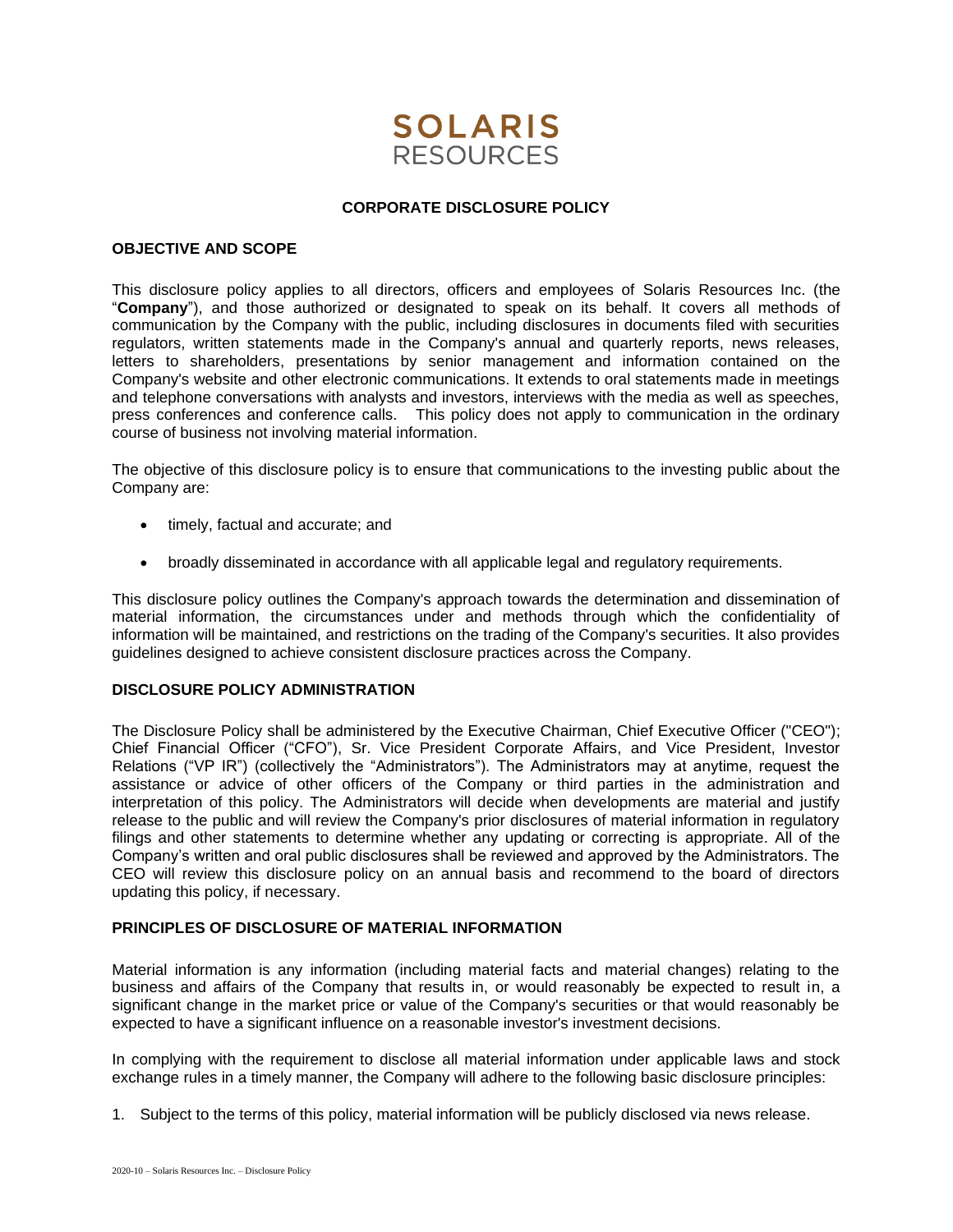- 2. In certain circumstances, the CEO may determine that such disclosure would be detrimental to the Company's interests (for example if release of the information would prejudice negotiations in a corporate transaction), in which case the information will be kept confidential until the CEO determines it is appropriate to publicly disclose or that the Company has a legal obligation to do so. In certain circumstances, the CEO may cause a confidential material change report to be filed with the applicable securities regulators and will periodically (at least every 10 days) review its decision to keep the information confidential (also see 'Rumors').
- 3. Disclosure must be factual and non-speculative and must include any information the omission of which would make the rest of the disclosure misleading (half-truths are misleading).
- 4. Unfavorable material information must be disclosed as promptly and completely as favorable information.
- 5. No selective disclosure. Previously undisclosed material information must not be disclosed to selected individuals (for example, in an interview with an analyst or in a telephone conversation with an investor). If previously undisclosed material information has been inadvertently disclosed, such information must be broadly disclosed immediately via news release. In certain circumstances, applicable securities laws allow for selective disclosure where doing so is in the "necessary course of business". Selective disclosure of material information under this exception should generally be reviewed and confirmed with the Company's counsel.
- 6. Disclosure on the Company's website alone does not constitute adequate disclosure of material information.
- 7. Disclosure must be corrected immediately if the Company subsequently learns that earlier disclosure by the Company contained a material error at the time it was given.

# **TRADING RESTRICTIONS AND BLACKOUT PERIODS**

Insiders and employees with knowledge of confidential material information about the Company or counter-parties in negotiations of potentially material transactions are prohibited from trading securities of the Company or any counter-party until the information has been fully disclosed and a reasonable period has passed for the information to be widely disseminated.

Insiders are personally responsible for filing accurate and timely insider trading reports.

Quarterly trading blackout periods may apply to all employees during periods when financial statements are being prepared but results have not yet been publicly disclosed. The need for and the length of a quarterly trading blackout will be determined based on whatever new material information is disseminated.

Blackout periods may be prescribed from time to time by the Administrators as a result of special circumstances relating to the Company when insiders would be precluded from trading in its securities. All parties with knowledge of such special circumstances should be covered by the blackout. These parties may include external advisors such as legal counsel, investment bankers, investor relations consultants and other professional advisors, and counter-parties in negotiations of material potential transactions.

To protect the reputation of the Company and avoid the appearance of impropriety, all directors, officers and other insiders are required to pre-clear all proposed trades in the Company's securities (including the exercise of stock options) with the CEO and another designated officer of the Company.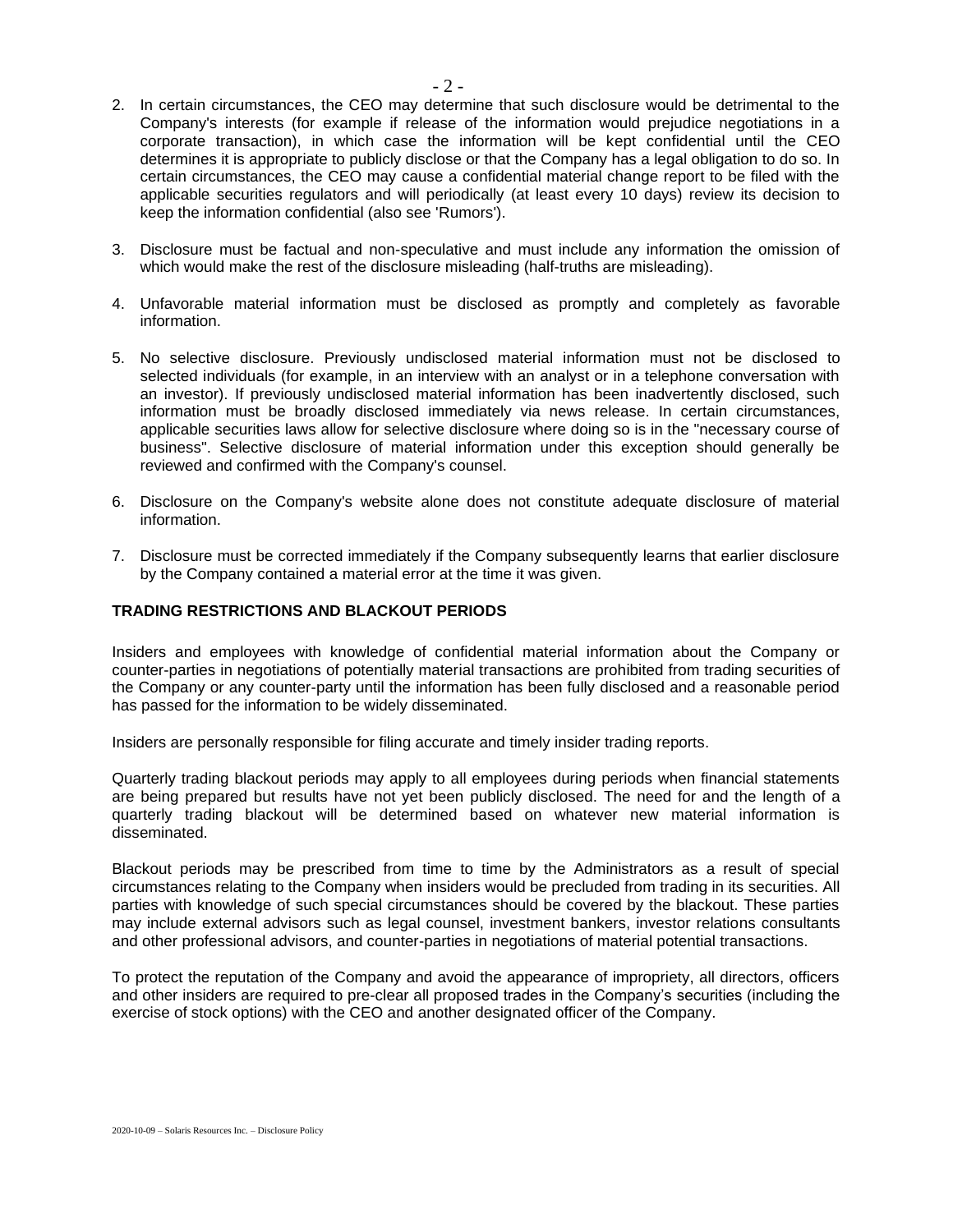### **MAINTAINING CONFIDENTIALITY**

Any director, officer or employee privy to confidential corporate information is prohibited from communicating such information to anyone else, unless it is necessary to do so in the course of business. Efforts will be made to limit access to such confidential information to only those who need to know the information.

Outside parties privy to undisclosed material information concerning the Company will be told that they must not divulge such information to anyone else, and that they may not trade in the Company's securities until the information is publicly disclosed. Such outside parties may be requested to confirm their commitment to non-disclosure under a written confidentiality agreement of the Company as and when determined by the Company.

In order to prevent the misuse or inadvertent disclosure of material information, the procedures set forth below should be observed at all times:

- 1. Documents and files containing confidential information should be kept in a safe place to which access is restricted to individuals who need to know that information in the necessary course of business and code names should be used if necessary.
- 2. The utmost caution must be adhered to when confidential matters are being discussed in places where the discussion may be overheard, such as elevators, hallways, restaurants, airplanes or taxis.
- 3. Confidential matters should not be discussed on wireless telephones or other wireless devices unless such devices are secure.
- 4. Confidential documents should not be displayed in public places and should not be discarded where others can retrieve them and if discarded should be shredded or otherwise destroyed.
- 5. Directors, officers and employees must ensure they maintain the confidentiality of information in their possession outside of the Company's office as well as inside the office.
- 6. Transmission of documents by electronic means, such as by fax or directly from one computer to another, should be made only where it is reasonable to believe that the transmission can be made and received under secure conditions.
- 7. Unnecessary copying of confidential documents should be avoided and documents containing confidential information should be promptly removed from conference rooms and work areas after meetings have concluded. Extra copies of confidential documents should be shredded or otherwise destroyed. Unnecessary printing of confidential documents should be avoided and documents containing confidential information should be promptly removed from printers. Caution should be adhered to when printing on shared printers or printers in open office space.
- 8. Access to confidential electronic data should be restricted through the use of passwords.

## **AUTHORIZED SPOKESPERSONS**

The Company designates a limited number of spokespersons responsible for communication with the investment community, regulators or the media. The Chairman, CEO and the VP IR will be the primary and official spokespersons for the Company. The CEO may, from time to time, designate others within the Company to speak on behalf of the Company or to respond to specific inquiries. There could be blanket delegation on routine matters.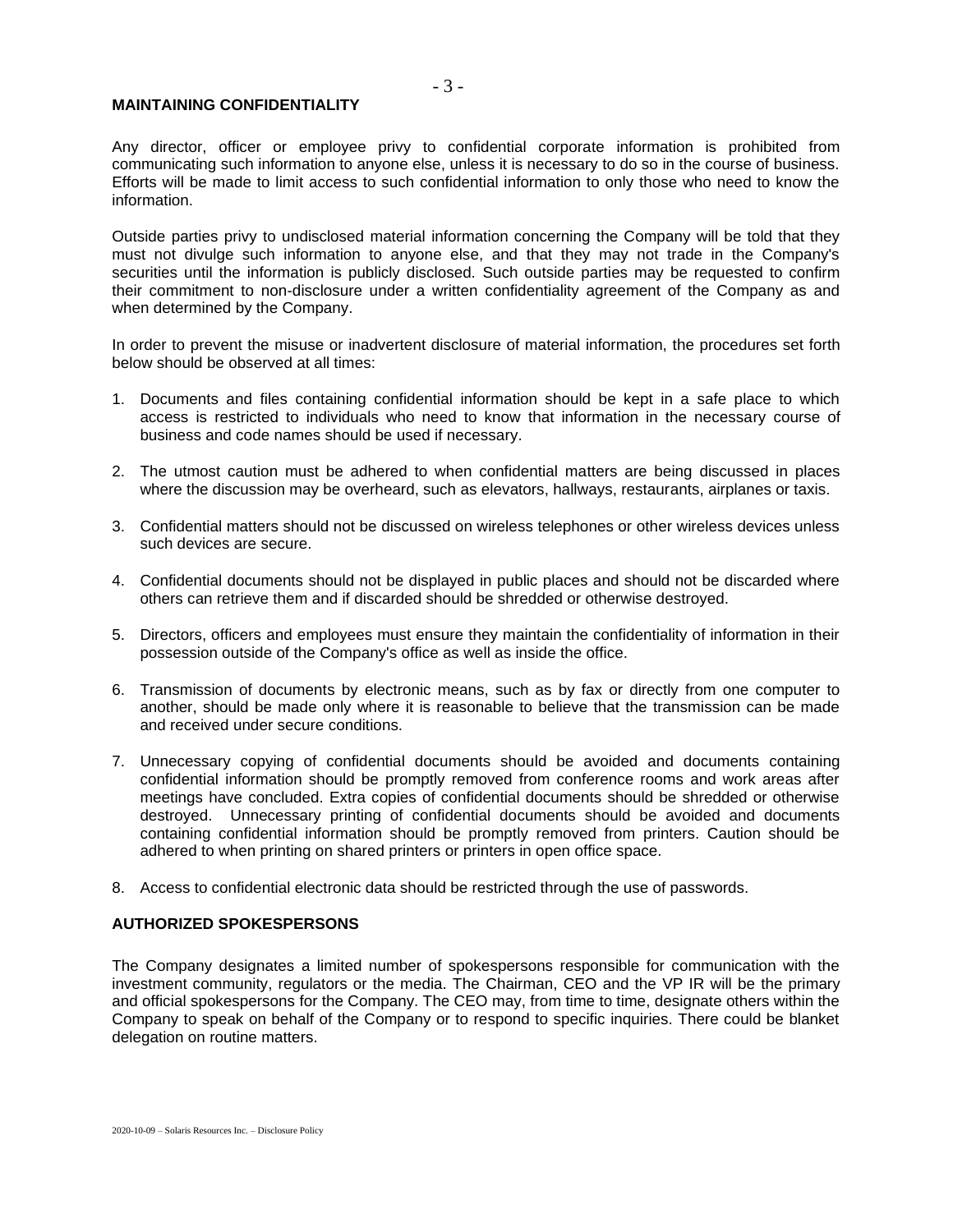Directors, officers or employees who have not been designated by the CEO must **not** respond under any circumstances to inquiries from the investment community, the media or others. All such inquiries should be referred to the CEO or his designate.

### **NEWS RELEASES AND FILINGS**

Once the CEO or the Administrators determine that a development is material and must be disclosed, he or one of the Administrators will authorize the issuance of a news release. Should a material statement inadvertently be made on a selective basis, the Company will immediately issue a news release in order to fully disclose that information.

If the stock exchange (the "Exchange") on which the Company's shares trade is open for trading at the time of a proposed announcement, prior notice (at least thirty (30) minutes) of a news release announcing material information must be provided to the market surveillance department to enable a trading halt, if deemed necessary by the Exchange or the Company. If a news release announcing material information is issued outside of trading hours, market surveillance should be notified before the market opens.

Annual and interim financial results will be filed on SEDAR immediately following board approval of the financial statements.

News releases will be filed on SEDAR and concurrently disseminated through an approved news wire service that provides simultaneous national and/or international distribution and posted on the Company's website immediately after release over the news wire. The website shall include a notice that advises the reader that the information posted was accurate at the time of posting, but may be superseded by subsequent news releases. Where necessary, the Company will file a material change report with securities regulators.

### **CONFERENCE CALLS**

Conference calls and/or webcasts may be held for quarterly earnings and major corporate developments, whereby discussion of key aspects is accessible simultaneously to all interested parties, some as participants by telephone and others in a listen-only mode by telephone or via a webcast over the Internet. Any such call and/or webcast will be preceded by a news release containing all relevant material information. At the beginning of the call and/or webcast, a Company spokesperson must provide appropriate cautionary language with respect to any future oriented information.

The Company will provide advance notice of the conference call and webcast by issuing a news release announcing the date and time and providing information on how interested parties may access the call and/or webcast. In addition, the Company may send invitations to analysts, institutional investors, the media and others invited to participate. An audio recording of the conference call and/or an archived audio webcast on the Internet will be made available following the call for a minimum of 30 days, for anyone interested in listening to a replay.

A copy, detailed records and/or transcripts of any conference call and webcast will be maintained by the Company. If during the conference call or webcast, there is inadvertent selective disclosure of previously undisclosed material information, the Company will immediately disclose such information broadly via news release.

#### **RUMOURS**

The Company does not comment, affirmatively or negatively, on rumours. This also applies to rumours on the Internet. The Company's authorized spokespersons or designates will respond consistently to those rumours, saying, **"It is our policy not to comment on market rumours or speculation."** Should the Exchange request that the Company make a definitive statement in response to a market rumour that is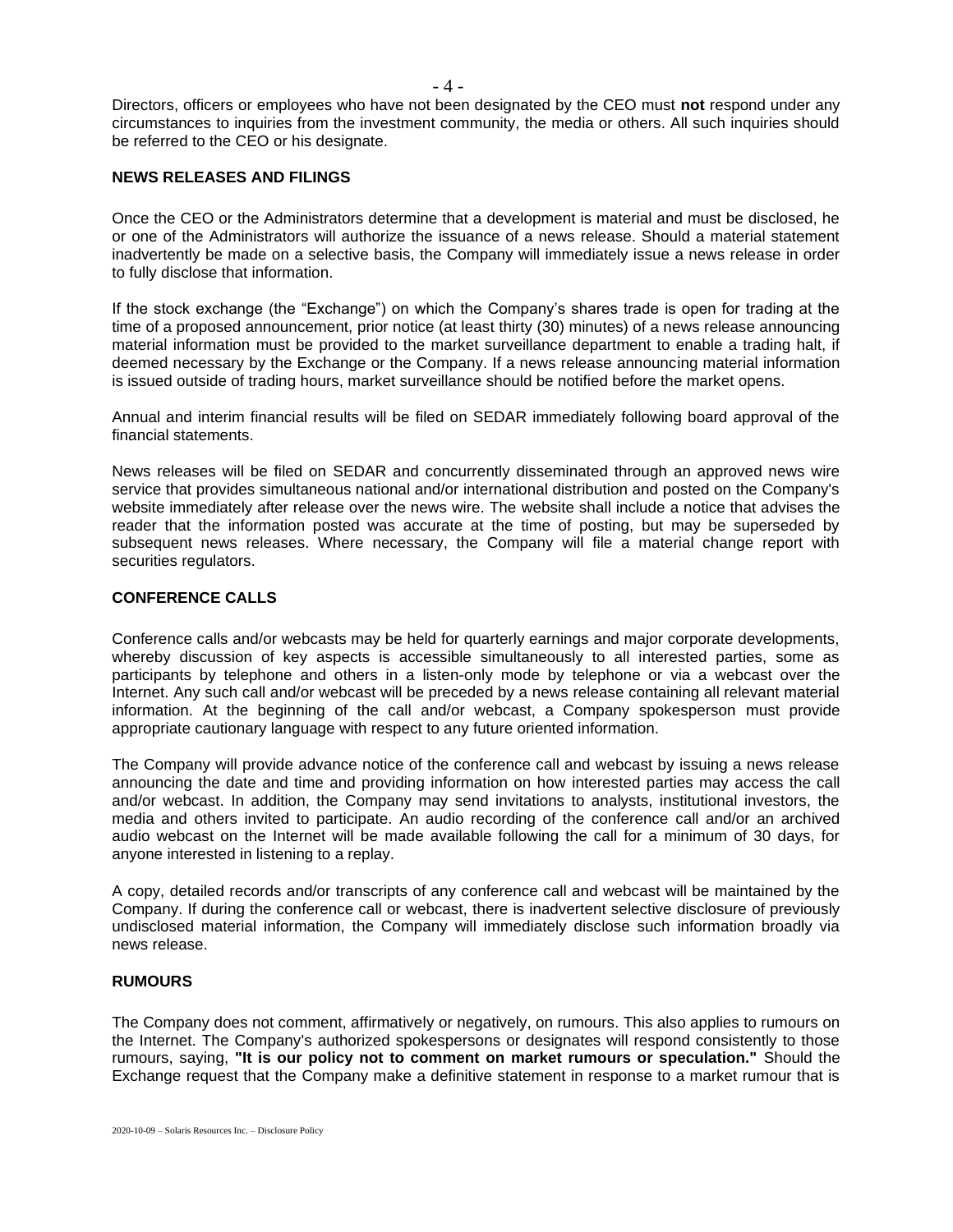causing significant volatility in the stock, the Administrators will consider the matter and decide whether to make a policy exception.

If material undisclosed information of the Company appears to be affecting trading activity in the Company's securities, the Administrators will consider taking immediate steps to issue a public announcement by news release of the information. This may also include contacting the Exchange and asking that trading be halted pending the issuance of a news release. If no material undisclosed information appears to be causing the volatility in the stock, the Company may choose to issue a public announcement stating that it is not aware of any material undisclosed information that could affect trading activity.

# **CONTACTS WITH ANALYSTS, INVESTORS AND THE MEDIA**

Disclosure in individual or group meetings does not constitute adequate disclosure of information that is considered material non-public information. If the Company intends to announce material information at an analyst or shareholder meeting or a press conference or conference call, the announcement must be preceded by a news release.

The Company recognizes that meetings with analysts, institutional investors and other market professionals are an important element of the Company's investor relations program. The Company will meet with analysts, institutional investors and other market professionals on an individual or small group basis as needed and will initiate contact or respond to their calls in a timely, consistent and accurate fashion in accordance with this disclosure policy.

A debriefing among some or all of the Company participants will be held after individual or group meetings and if such debriefing uncovers inadvertent selective disclosure of previously undisclosed material information, the Company will immediately disclose such information broadly via news release.

## **REVIEWING ANALYST DRAFT REPORTS**

It is the Company's policy to review, upon request, analysts draft research reports. It is imperative that the control of the process be centralized through the CFO. The Company will review the report for the purpose of pointing out errors in fact based on publicly disclosed historical information. The Company will not confirm, or attempt to influence, an analyst's opinions or conclusions and will not express comfort with the analysts report or earnings estimates.

# **DISTRIBUTING ANALYST REPORTS**

Analyst reports are proprietary products of the analyst's firm. Re-circulating a report by an analyst may be viewed as an endorsement by the Company of the report. For these reasons, the Company will not provide analyst reports through any means to persons outside of the Company, including posting such information or links to such information on its website. The Company may post on its website a complete list, regardless of the recommendation, of all the investment firms and analysts who provide research coverage on the Company. If provided, such list will not include links to the analysts or any other third party websites or publications.

#### **FORWARD-LOOKING INFORMATION**

Any forward looking information ("FLI") which constitutes material information will be disclosed by the Company broadly via press release pursuant to this disclosure policy. This includes FLI in the MD&A of annual audited and interim (quarterly) financial statements and any material FLI which the Company discloses at any other time for any reason.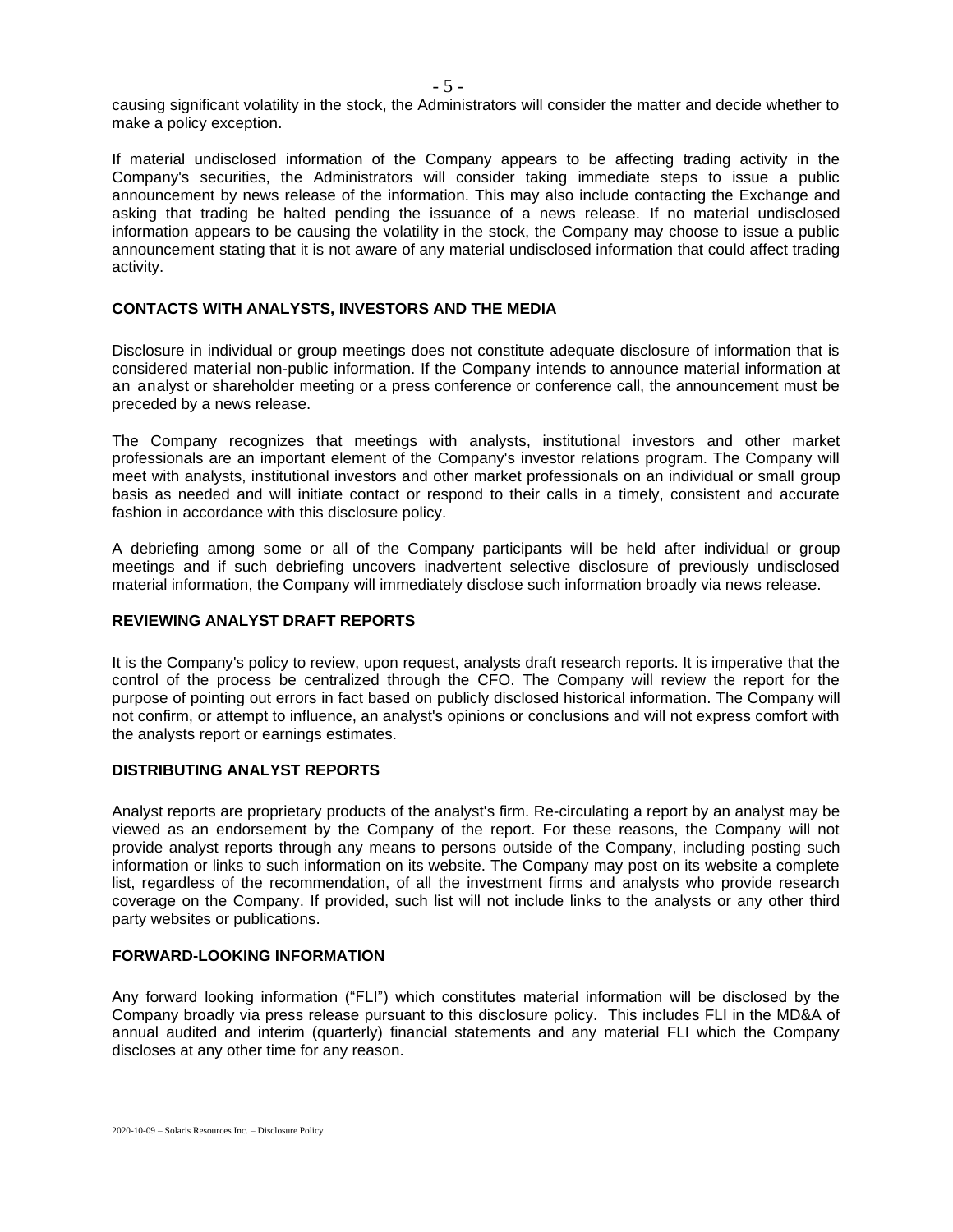The Company will describe all material facts or assumptions used in the preparation of the FLI. Any FLI disclosed will be identified as "forward-looking information" and accompanied with a cautionary statement warning of the inherent risks and uncertainties that may cause actual results to differ materially or if applicable that the information is stated as of a current date and is subject to change after that date and the Company does not undertake to update any forward looking statement(s) that is contained in that particular document or other communication.

### **MANAGING EXPECTATIONS**

The Company will try to ensure, through its regular public dissemination of quantitative and qualitative information, that analysts' estimates are in line with the Company's own expectations. The Company will not confirm, or attempt to influence, an analyst's opinions or conclusions and will not express comfort with analysts' models and earnings estimates.

## **RESPONSIBILITY FOR ELECTRONIC COMMUNICATIONS**

This disclosure policy also applies to electronic communications. Accordingly, directors, officers and employees responsible for written and oral public disclosures shall also be responsible for electronic communications.

The investor relations department is responsible for updating the investor relations section of the Company's website and is responsible for monitoring all Company information placed on the website to ensure that at the time it was placed on the website it is accurate, up-to-date and in compliance with this disclosure policy.

The investor relations department must ensure that all links from the Company's website to a third party website are pre-approved by the Administrators. Any such links will include a notice that advises the reader that he or she is leaving the Company's website and that the Company is not responsible for the contents of the other site. The Company's website shall contain an investor relations section. Documents of interest to investors that are available in paper copy may be made available on the website. These may include the annual report, quarterly reports, news releases, and management proxy circular. The investor relations department is responsible for ensuring that the information in the investor relations section of the website is up-to-date and accurate. News releases will be added to the website as soon as possible after they are released to the wire service. Other documents and presentations may be placed on the website as soon as possible after they are available.

Disclosure on the Company's website alone does not constitute adequate disclosure of information that is considered material non-public information. Any disclosures of material information on the Company's website will be preceded by the issuance of a news release.

The investor relations department will also ensure that electronic inquiries are responded to. Only public information or information which could otherwise be disclosed in accordance with this disclosure policy will be utilized in responding to electronic inquiries. The investor relations department will maintain a written record of such inquiries and responses.

In order to ensure that no material undisclosed information is inadvertently disclosed, directors, officers and employees are prohibited from participating in Internet chat rooms, bulletin boards, email or newsgroup discussions on matters pertaining to the Company's activities or its securities. Directors, officers or employees who encounter such a discussion pertaining to the Company should advise the CFO immediately, so the discussion may be monitored.

### **COMMUNICATION AND ENFORCEMENT**

This disclosure policy extends to the Company's board of directors, officers, employees, authorized spokespersons and spokespersons designated by the CEO. Any person who violates this disclosure